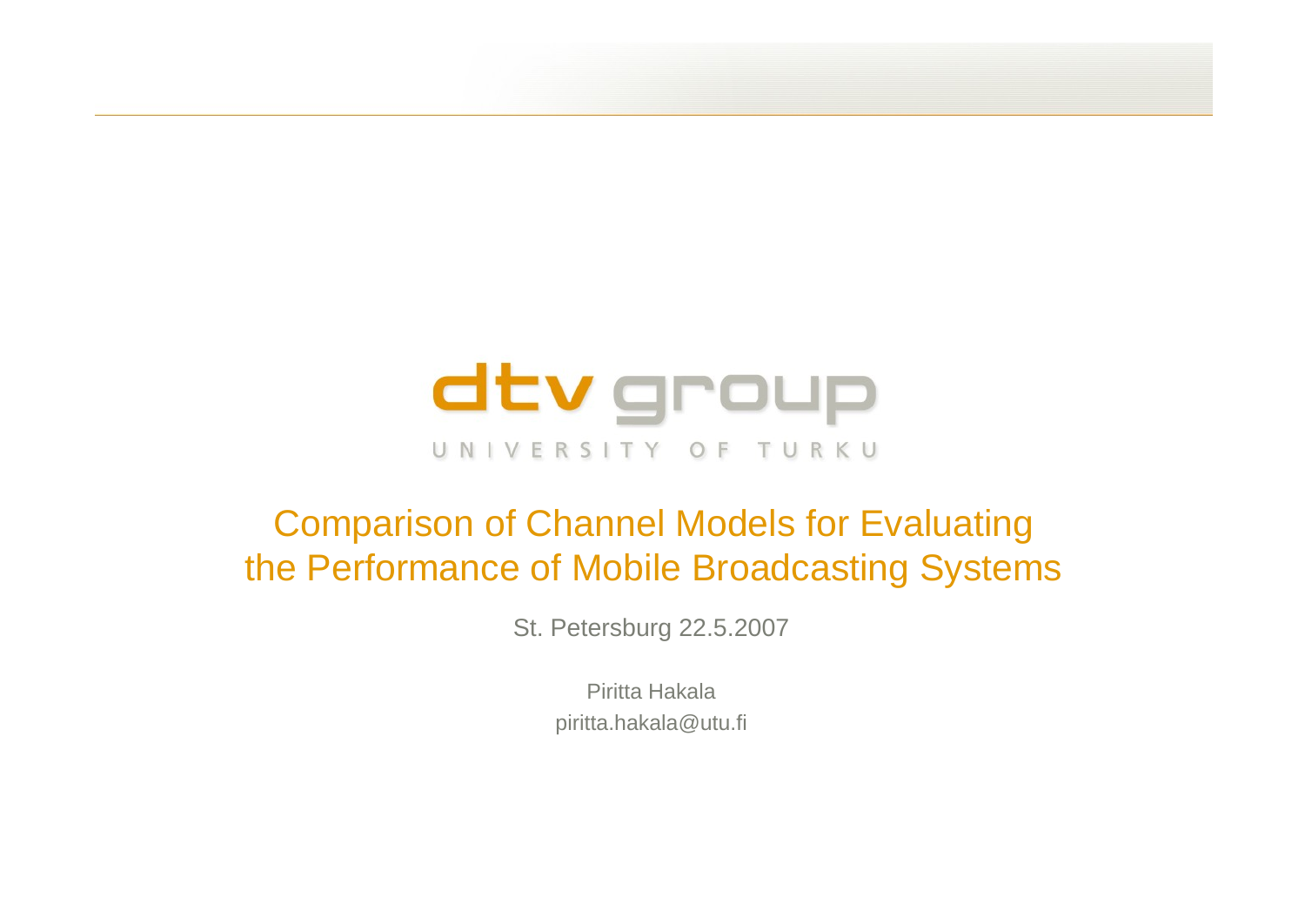

## **Contents** and the contents of the content of the content of the content of the contents of the contents of the contents of the contents of the contents of the contents of the contents of the contents of the contents of th

- Channel modeling  $\bullet$
- Path loss, shadowing and small-scale fading  $\bullet$
- Cellular radio environments  $\bullet$
- Mobile broadcasting environment  $\bullet$
- Simulation model  $\bullet$
- Results
- **Conclusions**  $\bullet$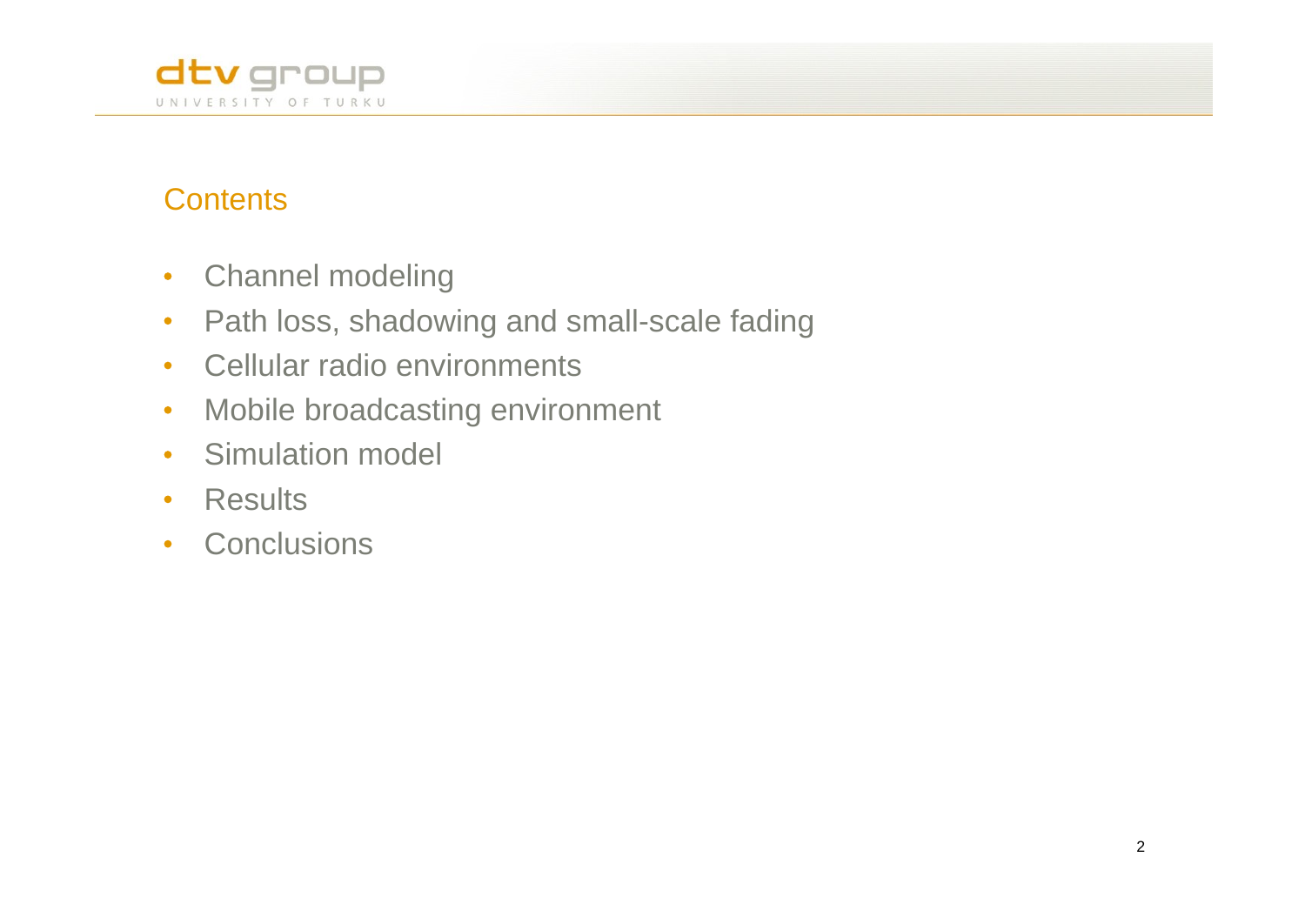

## Channel modeling

- Mobile radio channel models illustrate the physical medium  $\bullet$
- Development of channel models is difficult  $\bullet$
- Different parameters and environments have to be  $\bullet$ considered
- Multipath radio signal  $\bullet$ 
	- large-scale path loss component
	- medium-scale slow varying component (shadowing)
	- small-scale fast varying component (fading)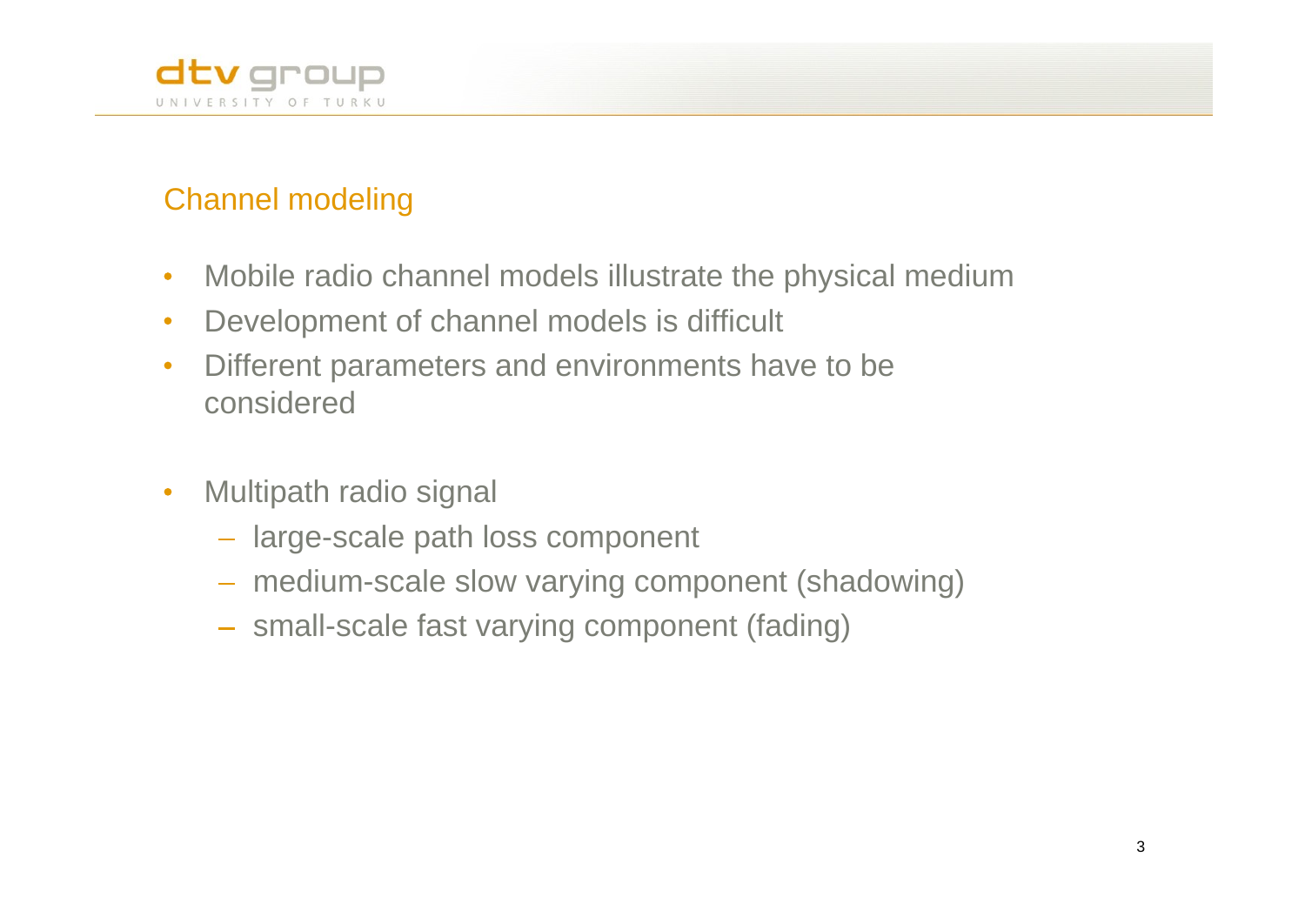

### Path loss and shadowing

- Received power decreases with distance  $\rightarrow$  free-space path loss  $\bullet$ (LOS)
- Path loss characterizes the received power averaged over long  $\bullet$ distances
- Path loss can be modeled e.g. with Hata and Walfisch-Ikegami  $\bullet$ models
- Medium-scale propagation models define slow changes in the  $\bullet$ received signal power
- Obstructions create shadowing  $\bullet$
- Medium-scale variation of the received power can be modeled with  $\bullet$ log-normal distribution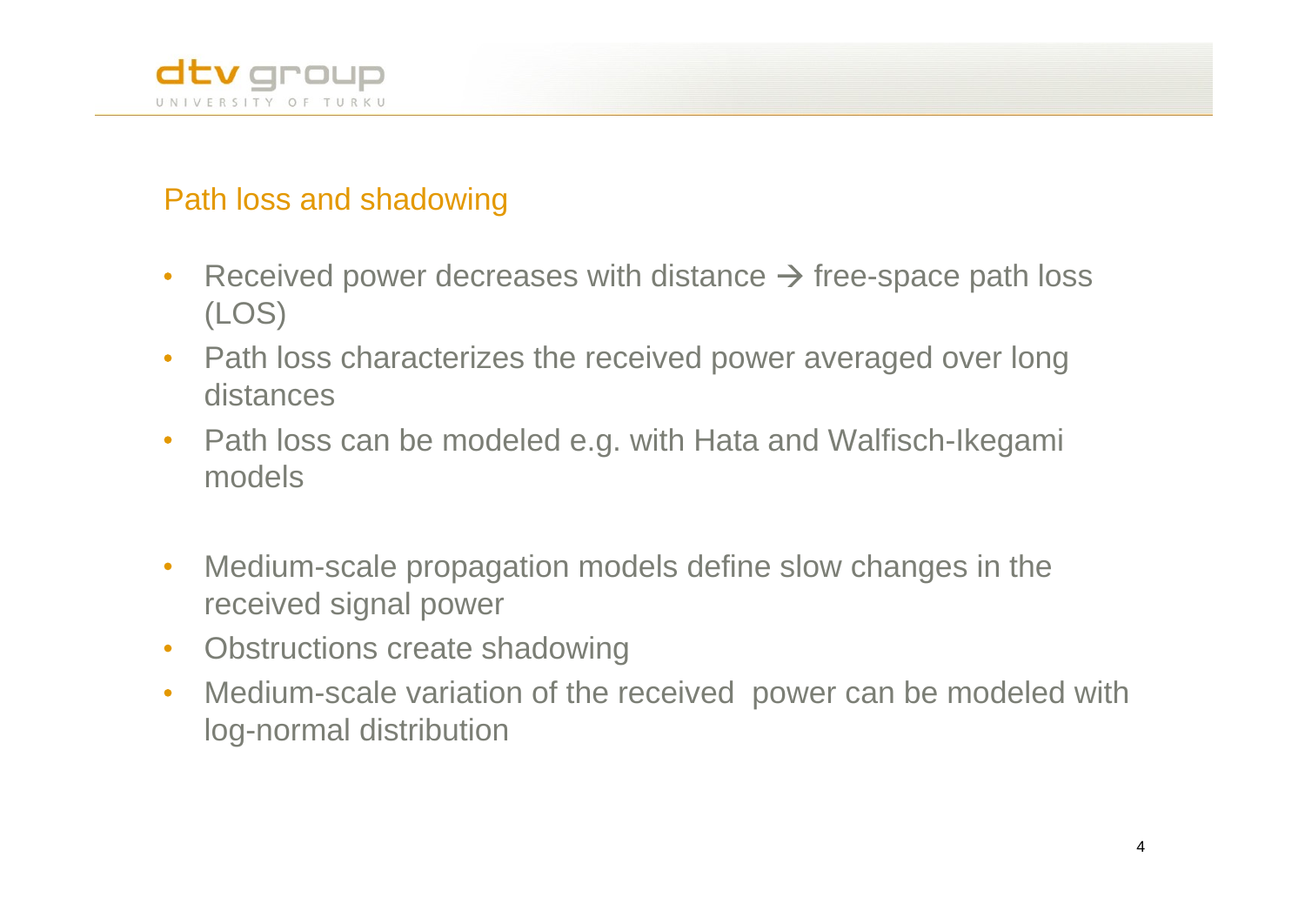

## Multipath propagation

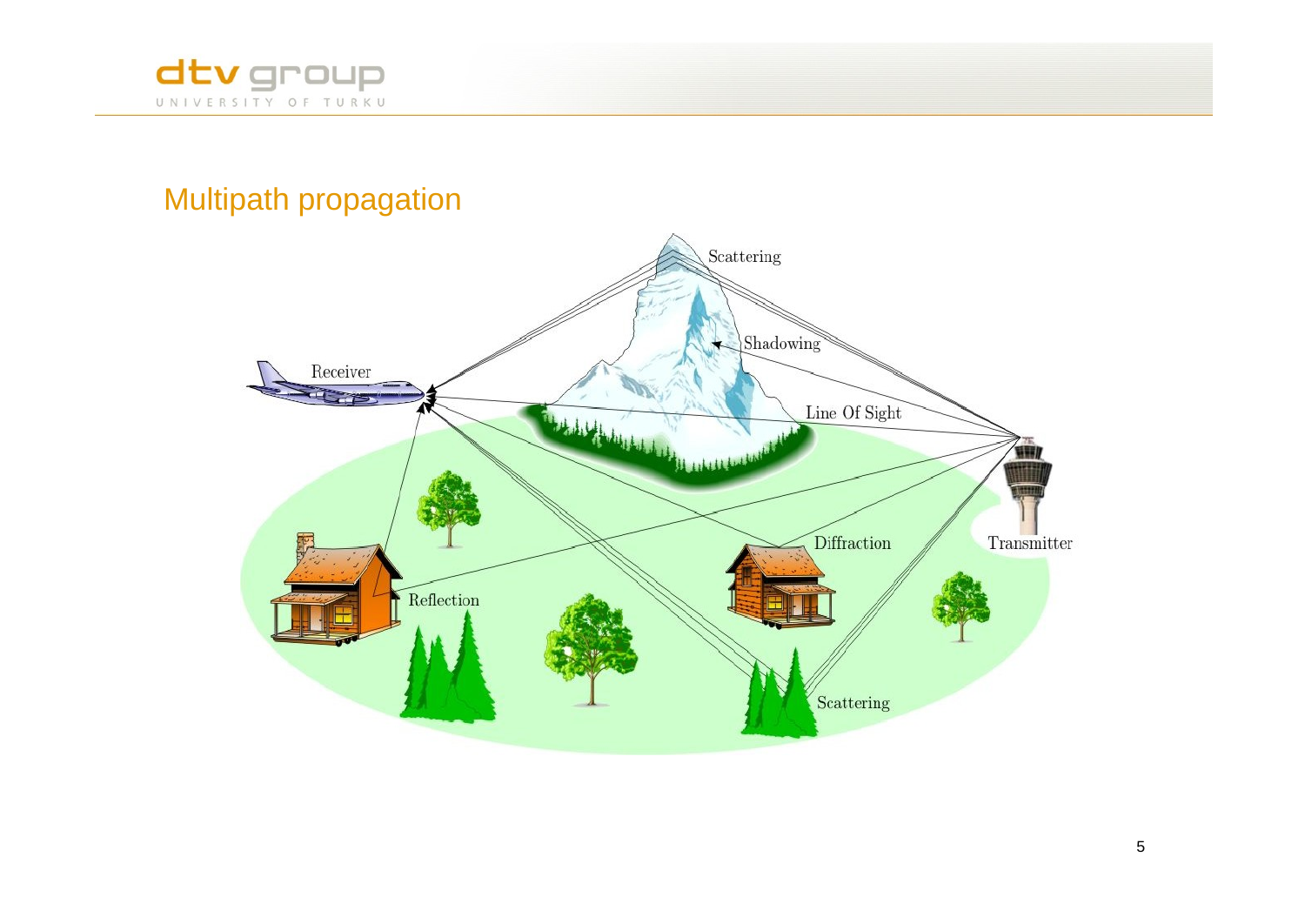

## Small-scale fading

- Small-scale propagation models define fast changes in the  $\bullet$ received signal power
- Small-scale fading occurs due to multipath reflections of the  $\bullet$ transmitted signal by different scatterers
- Multipath signals arriving to the receiver sum up either  $\bullet$ constructively or destructively depending on the signal phase
- Doppler effect  $\bullet$
- Small-scale fading can be modeled with Ricean or Rayleigh  $\bullet$ distributions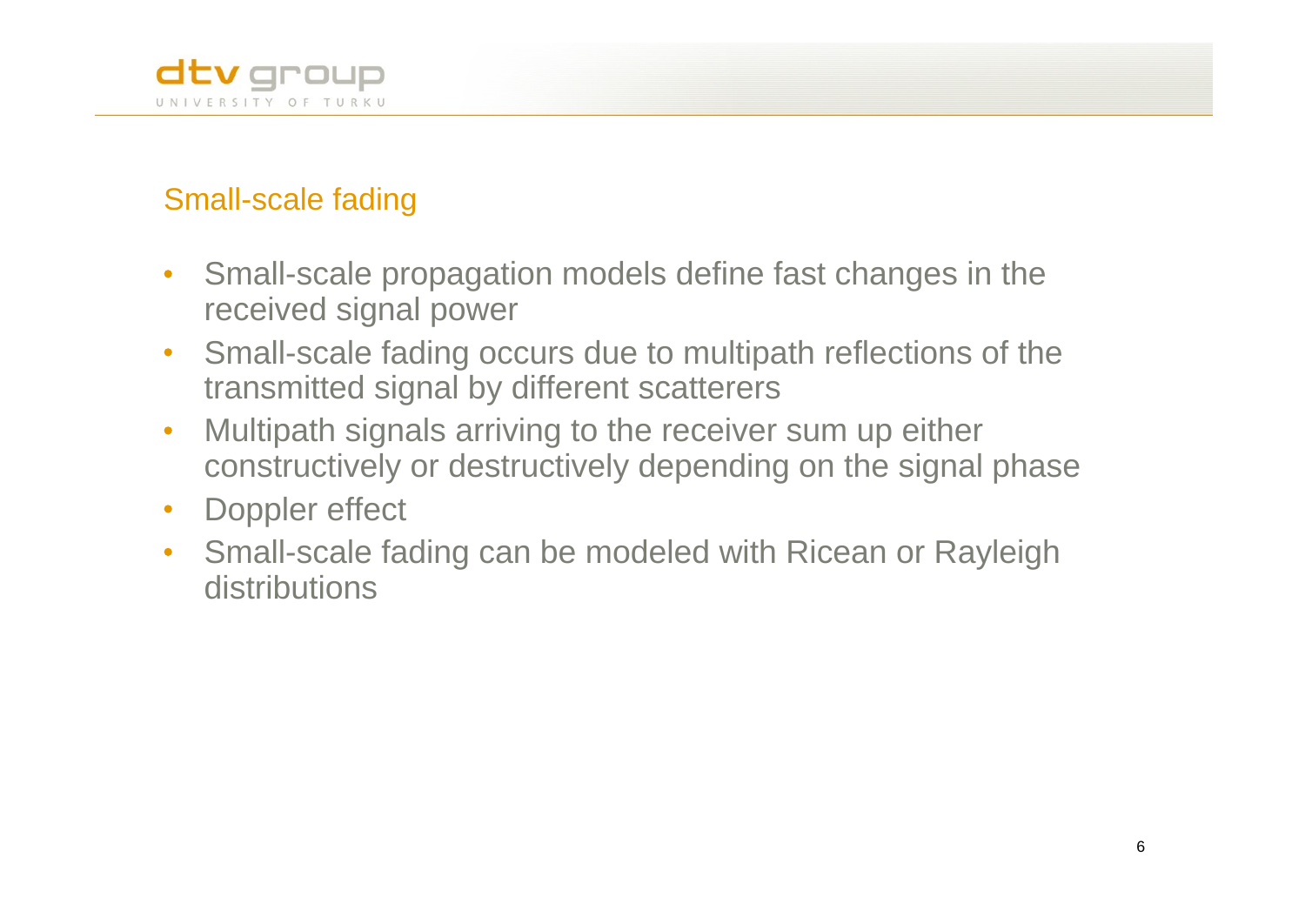

## Small-scale fading types

- Fading dependent on multipath time delay spread  $\bullet$ 
	- **flat fading**
		- symbol period > time delay spread
		- signal bandwidth < coherence bandwidth
	- **frequency selective fading**
		- symbol period < time delay spread
		- signal bandwidth > coherence bandwidth
- Fading dependent on Doppler spread  $\bullet$ 
	- **fast fading**
		- symbol period > coherence time
		- signal bandwidth < Doppler spread
	- **slow fading**
		- symbol period < coherence time
		- signal bandwidth > Doppler spread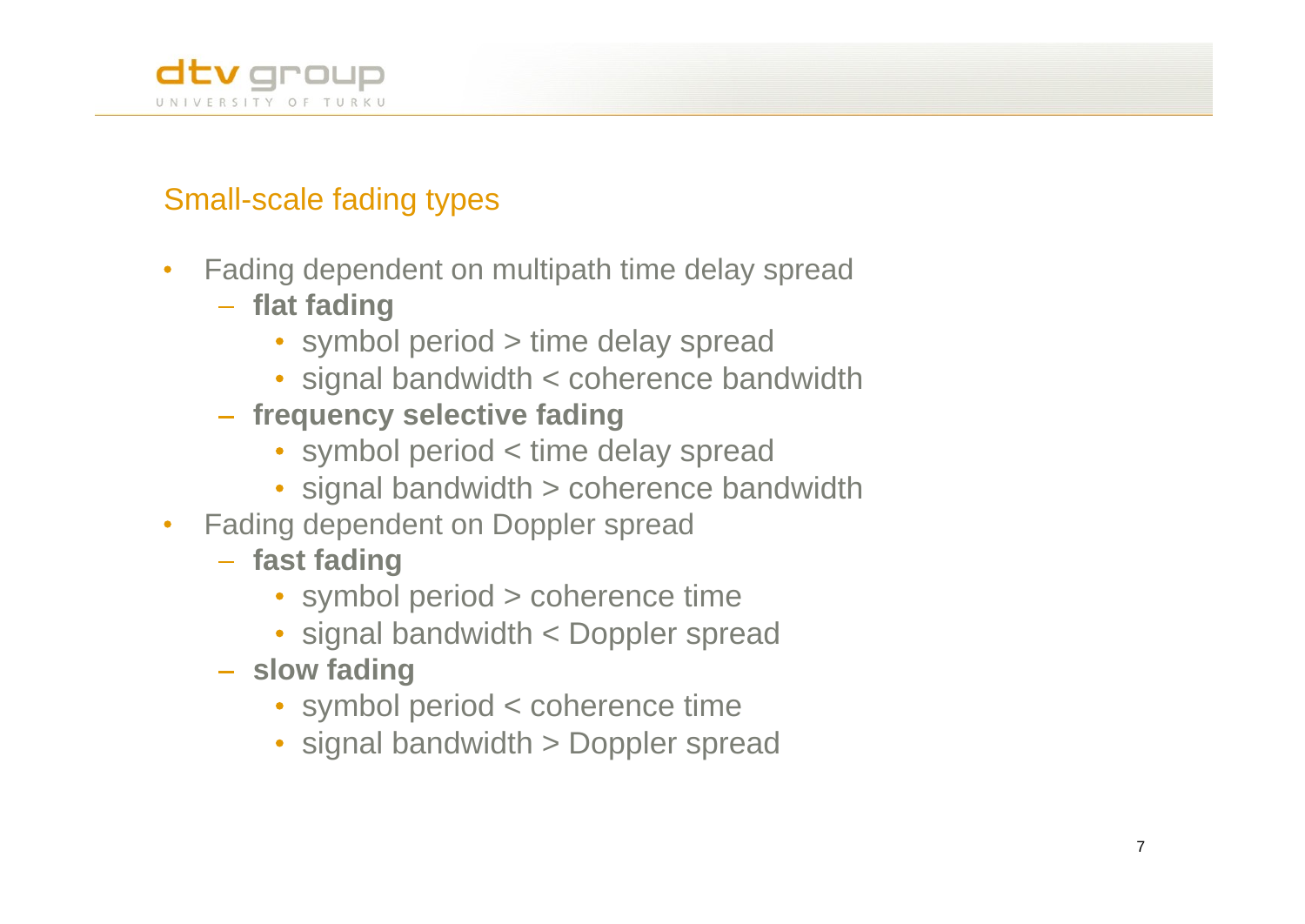

### Cellular radio environments

- Radio environments vary so much that it is not possible to model  $\bullet$ all environments
- Different environments can be modeled e.g. with generic  $\bullet$ environments
	- vehicular radio environment (rural, suburban or urban areas)
	- pedestrian radio environment (suburban or urban areas)
	- indoor office radio environment (suburban or urban areas)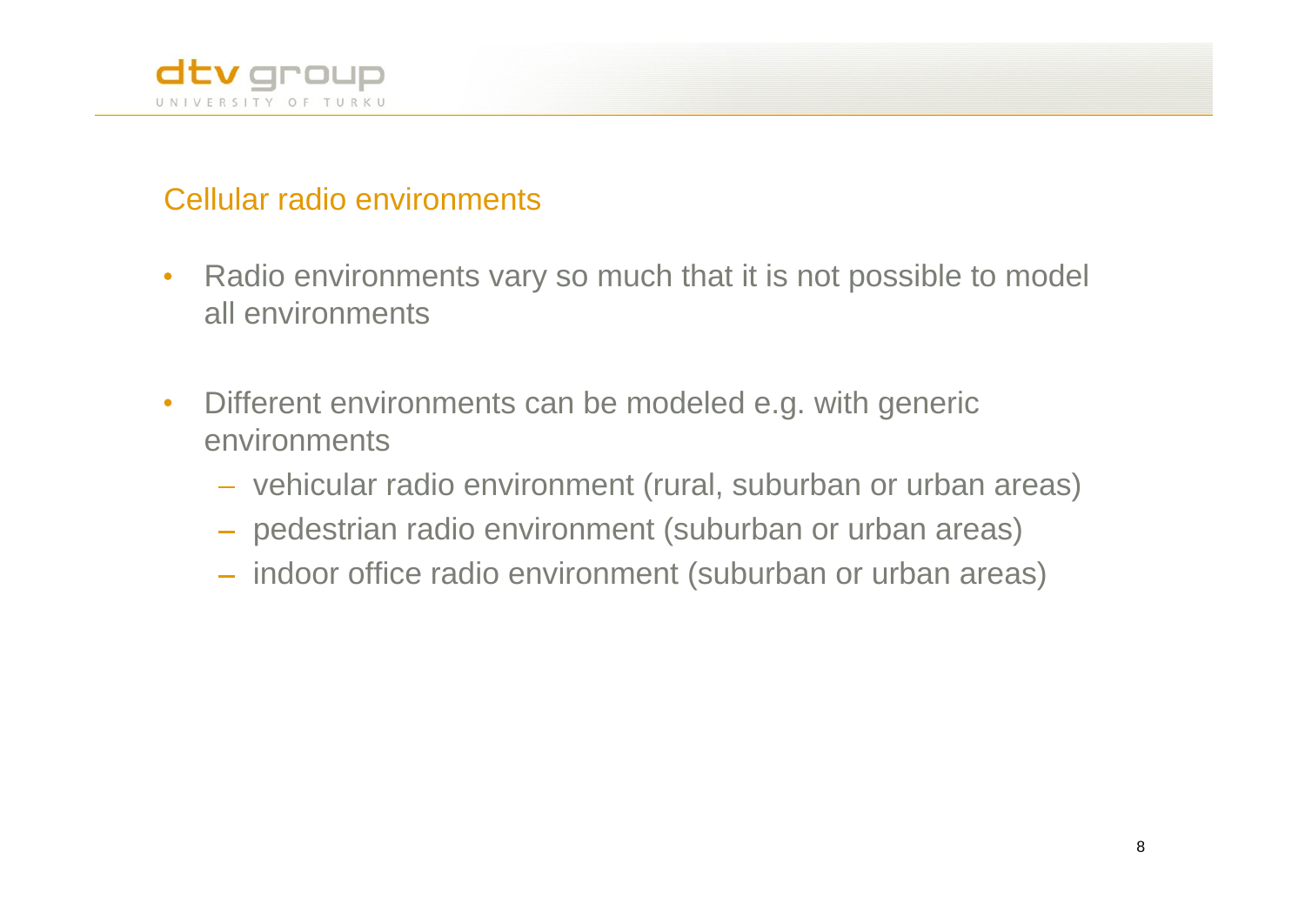

## Cell types

- Macrocell  $\bullet$ 
	- cell with radius of kilometers
	- base station antennas above rooftop levels
	- environment from rural to urban
- **Microcell**  $\bullet$ 
	- cell with typical radius of 20-300 m
	- base station antennas below rooftop levels
	- environment typically urban
	- LOS and NLOS connections
- Picocell  $\bullet$ 
	- cell with typical radius of 5-30 m
	- environment typically indoor
	- LOS and NLOS connections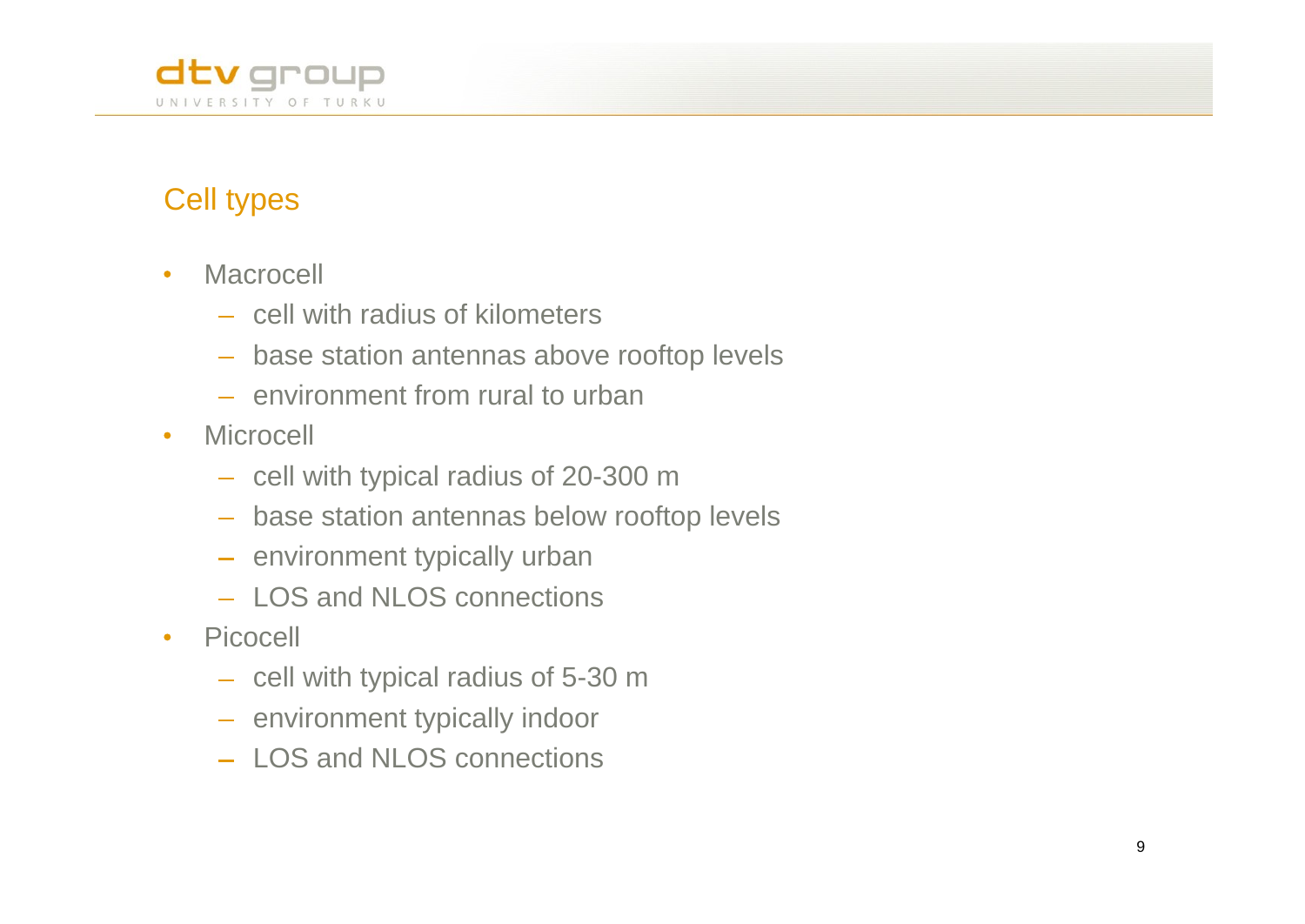

### Mobile broadcasting environment (I)

- Multi-frequency network  $\bullet$ 
	- e.g. DVB-T network
	- $-$  n transmitters n frequencies
	- several frequencies are needed for good coverage  $\qquad \qquad$   $\qquad \qquad$   $\qquad$
	- no synchronization needed
- Single-frequency network  $\bullet$ 
	- e.g. DVB-H network
	- *n* transmitters one frequency
	- additional frequencies are not needed to fill the gaps in the coverage area, new transmitters can be added
	- synchronization is needed

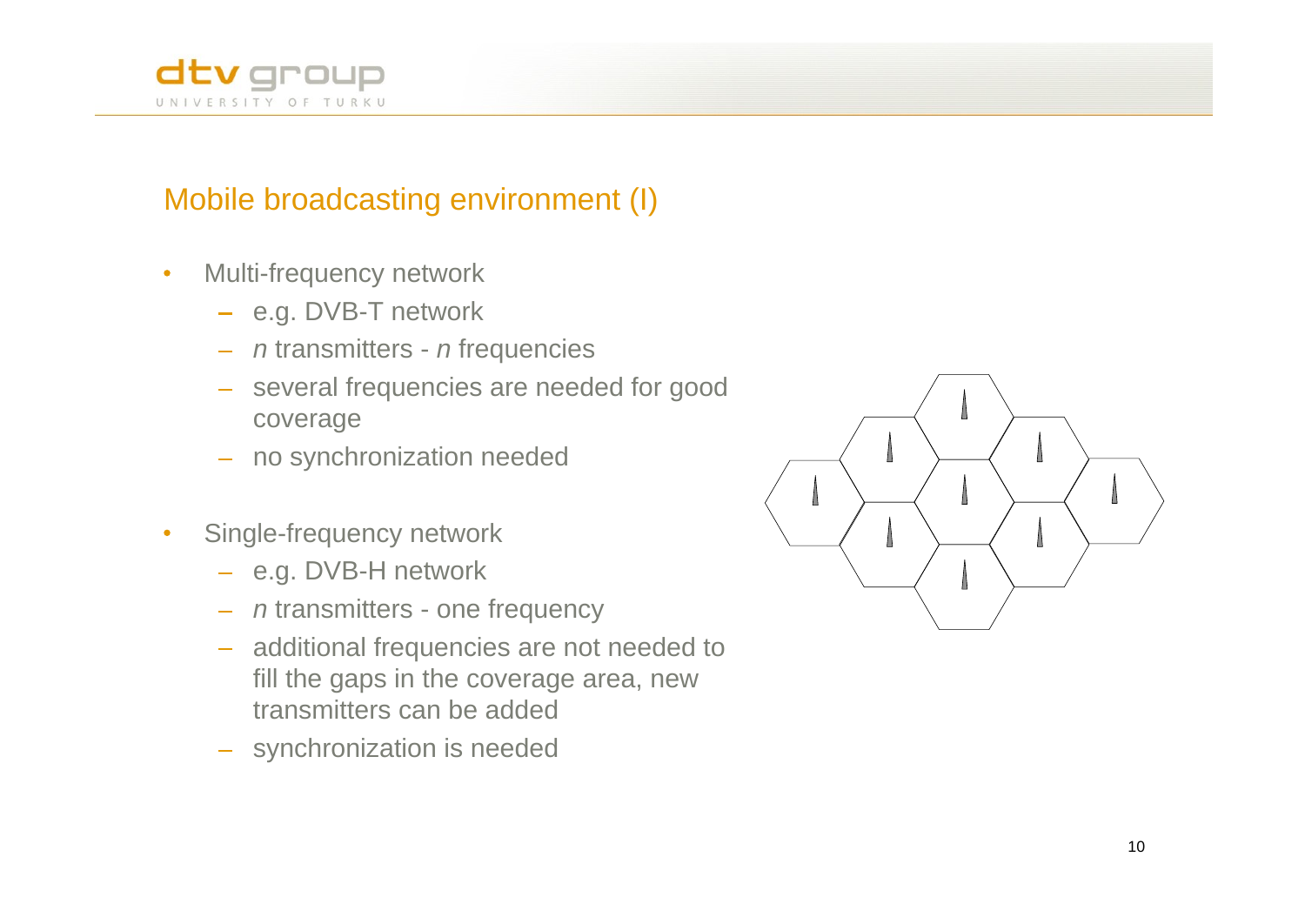

### Mobile broadcasting environment (II)

- Terrestrial digital television broadcasting were traditionally allocated for  $\bullet$ rooftop antenna reception, portable indoor reception and vehicular reception  $\rightarrow$  handheld reception needed
- Dedicated broadcasting channel models for DVB-H (Digital Video  $\bullet$ Broadcasting - Handheld)
	- **Pedestrian Indoor**, with traveling speed 3 km/h (PI3)
	- **Pedestrian Outdoor**, with traveling speed 3 km/h (PO3)
	- **Vehicular Urban**, with traveling speed 30 km/h (VU30)
	- **Motorway Rural**, with traveling speed 100 km/h (MR100)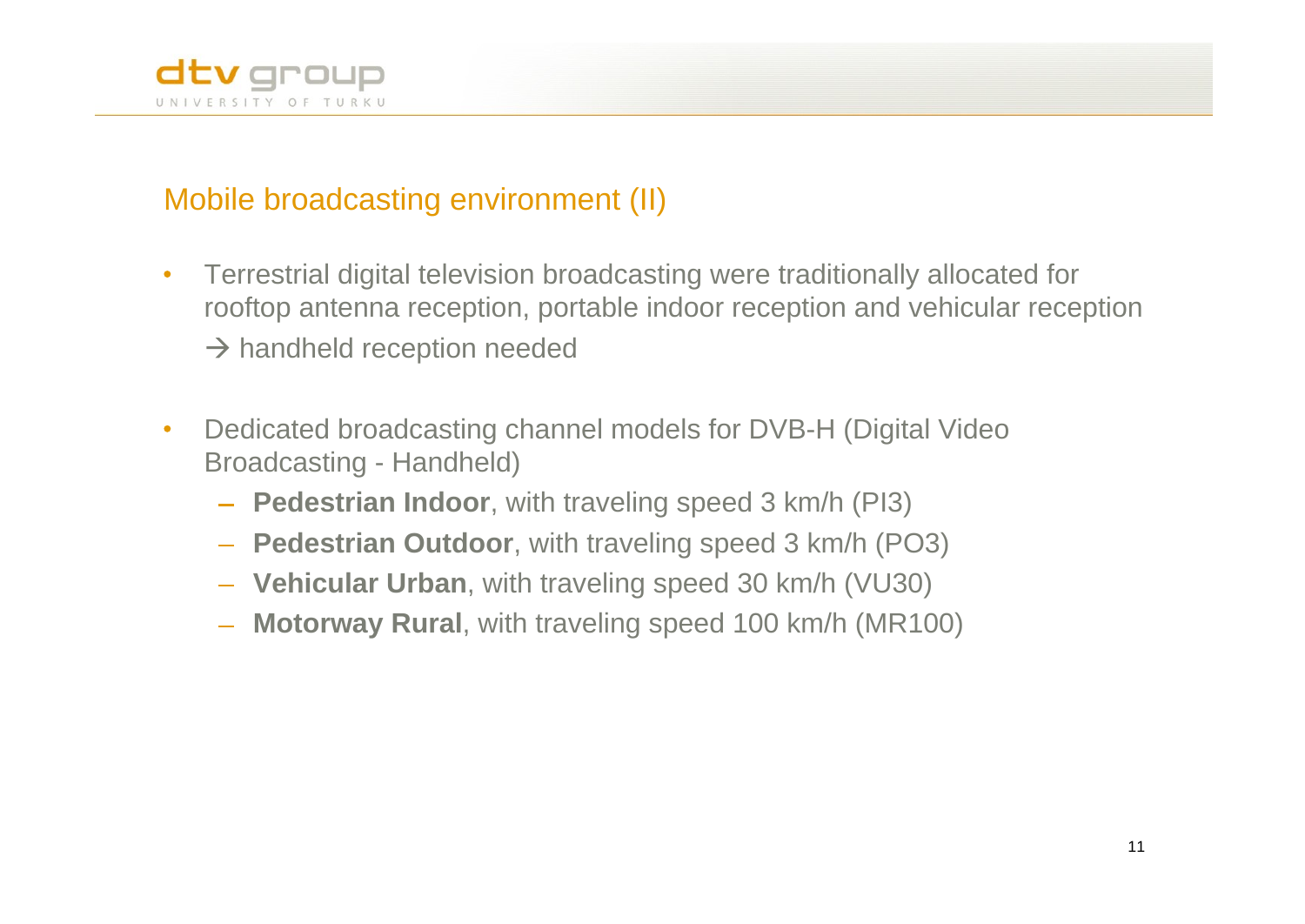

### Simulation model

- DVB-H system was simulated  $\bullet$
- $\bullet$ for efficient delivery of IP services to battery-powered<br>Network
- $\bullet$ 
	-
	- show how the effects of small-scale fading can be mitigated

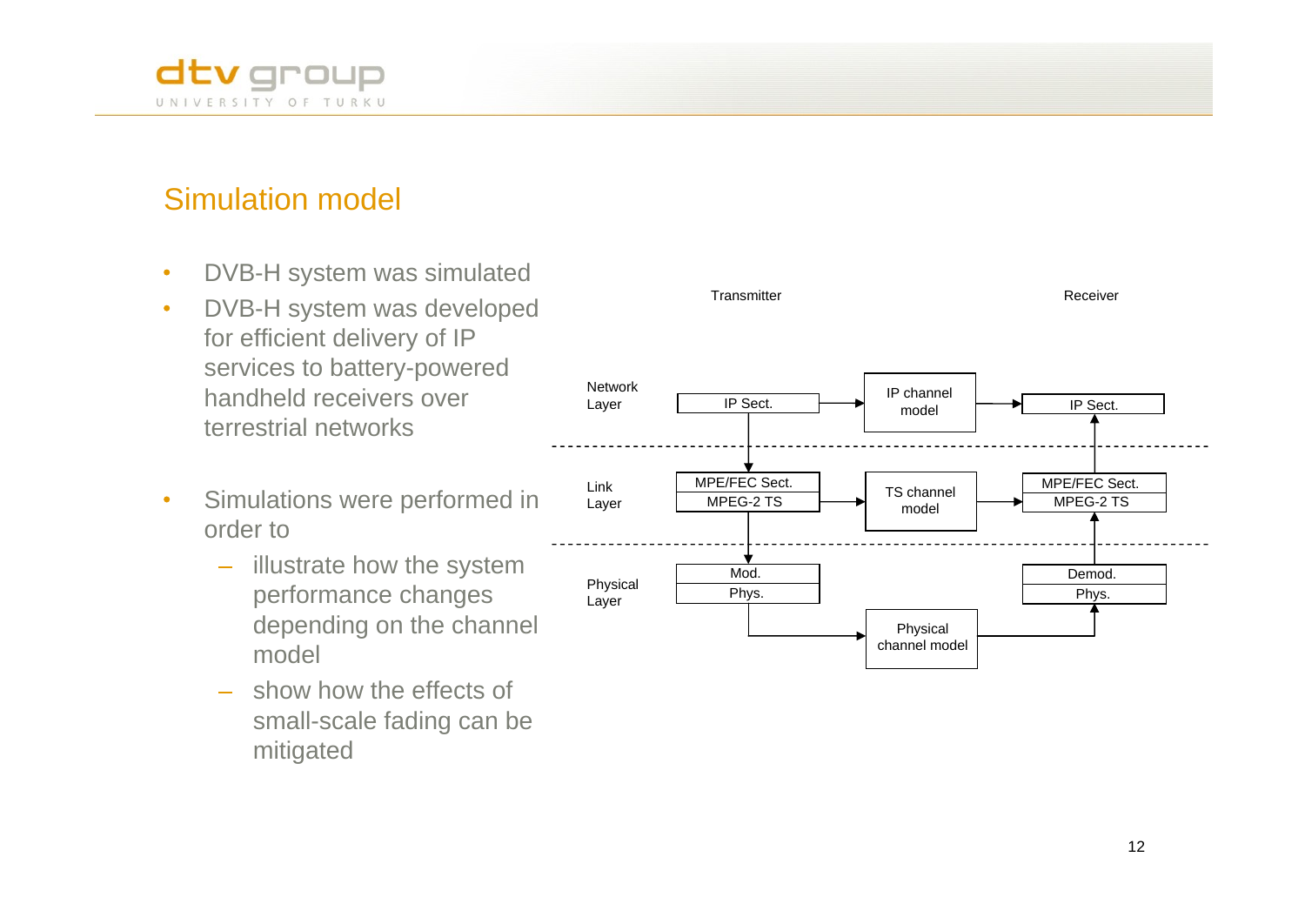

### Simulation results after the physical layer

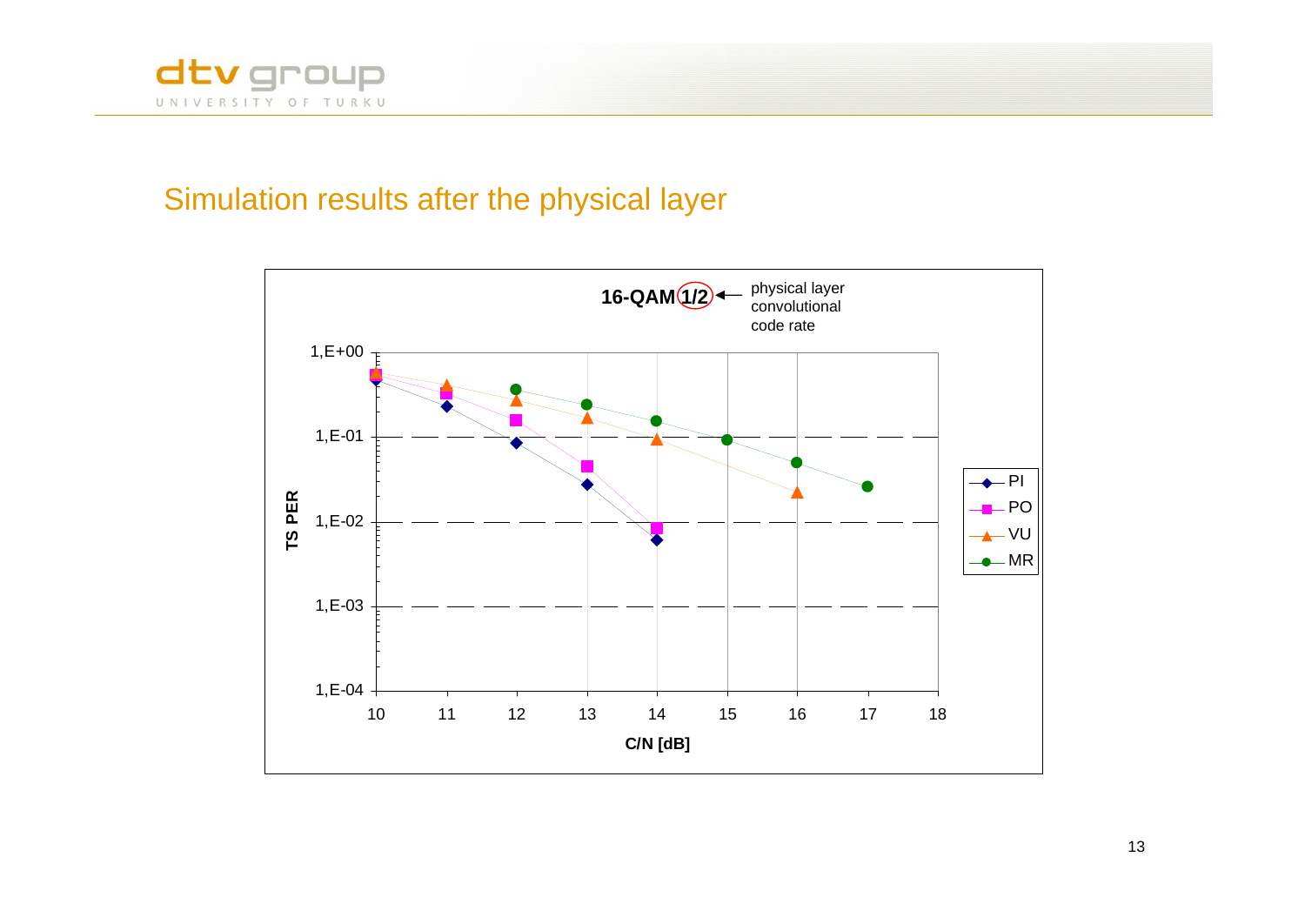



14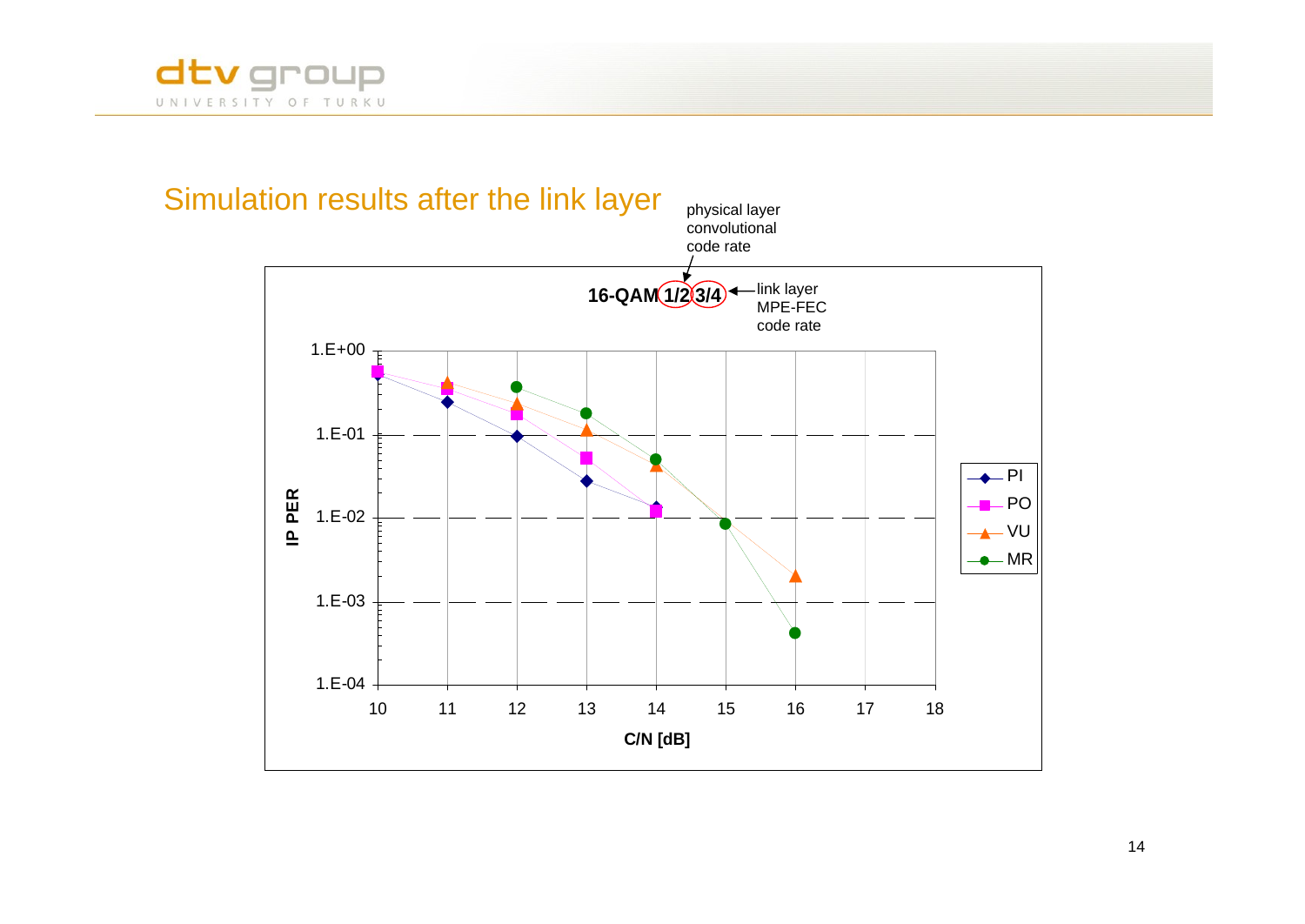

### MPE-FEC coding gain in the pedestrian outdoor channel



15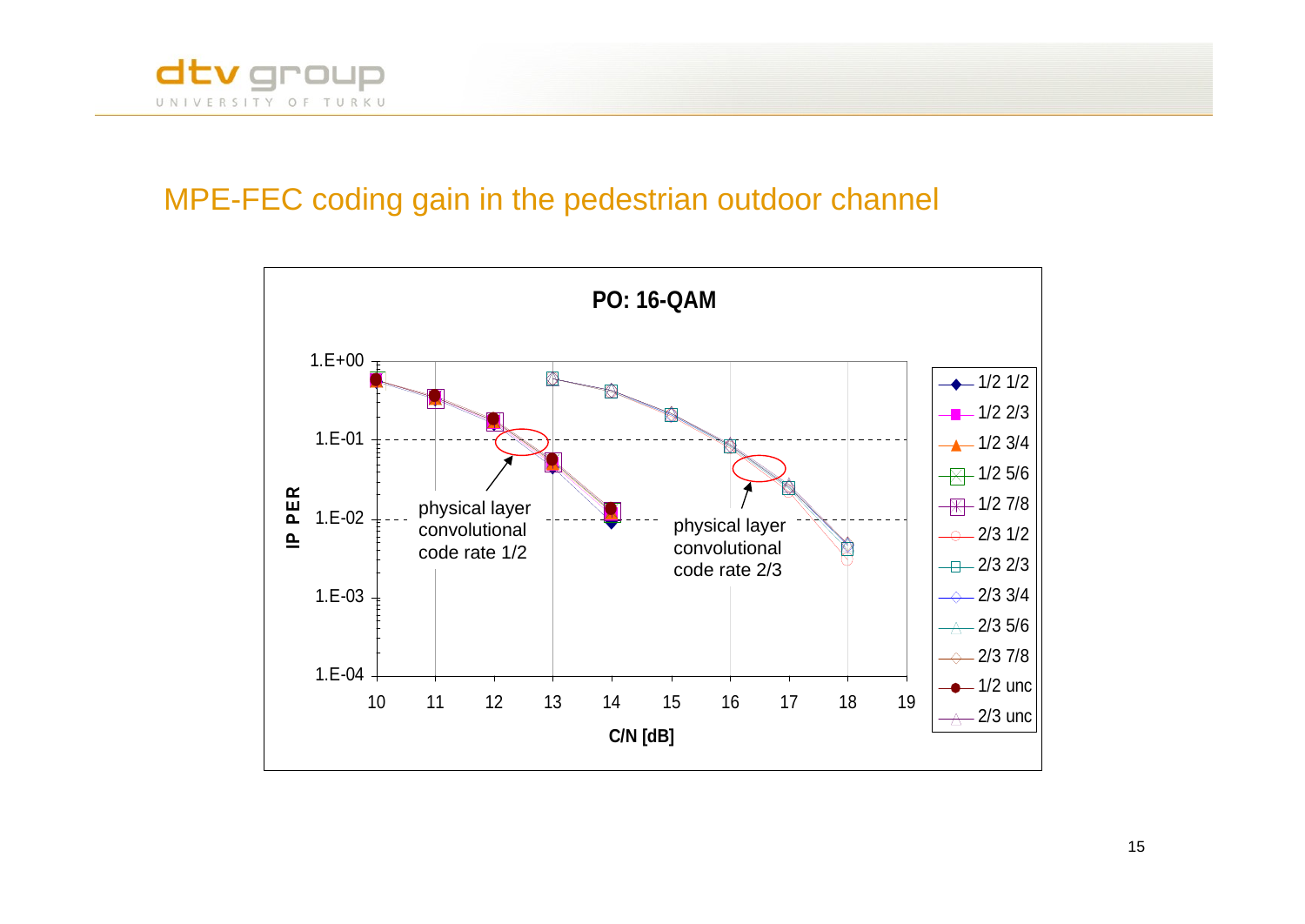

### MPE-FEC coding gain in the motorway rural channel